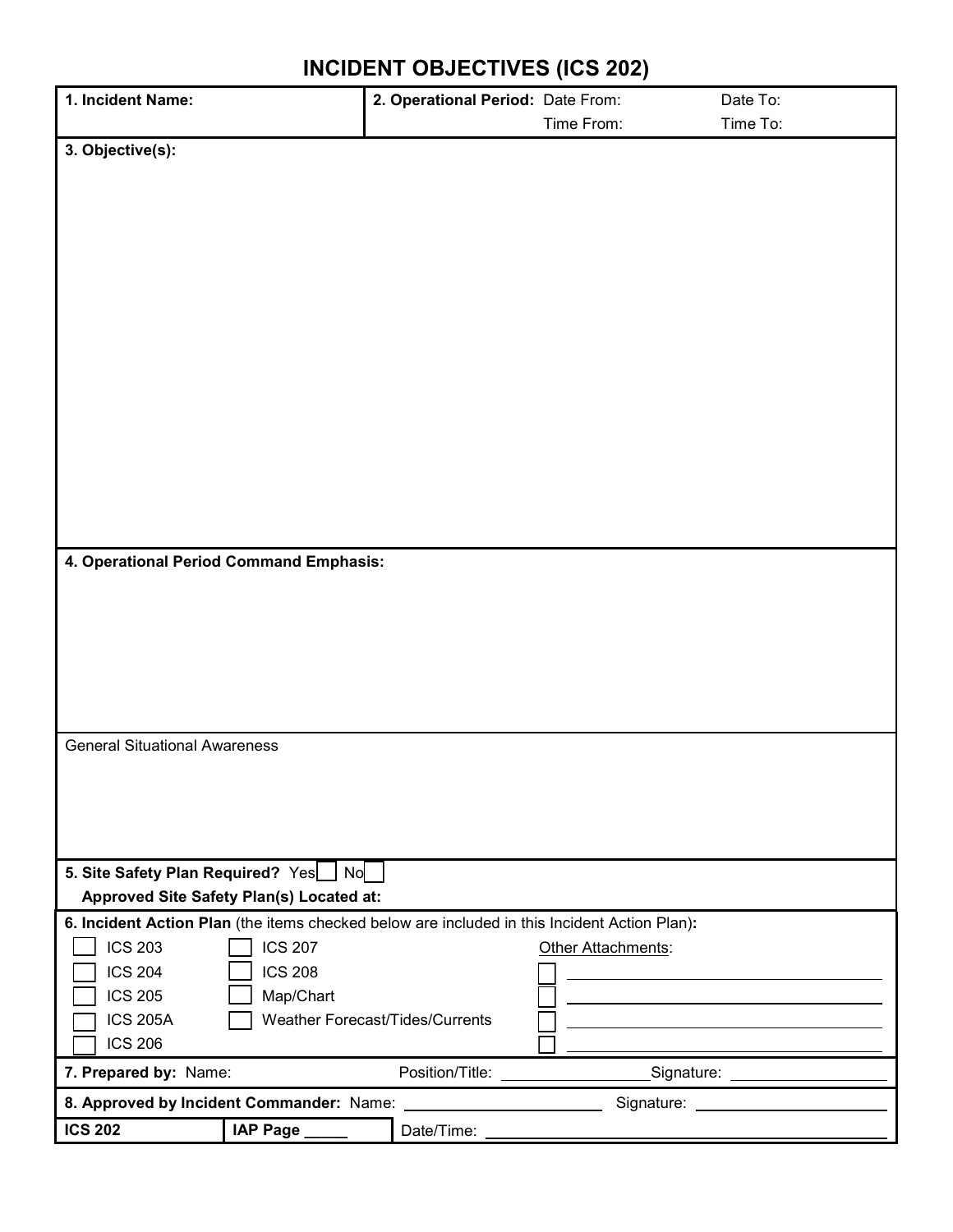## **ICS 202 Incident Objectives**

**Purpose.** The Incident Objectives (ICS 202) describes the basic incident strategy, incident objectives, command emphasis/priorities, and safety considerations for use during the next operational period.

**Preparation.** The ICS 202 is completed by the Planning Section following each Command and General Staff meeting conducted to prepare the Incident Action Plan (IAP). In case of a Unified Command, one Incident Commander (IC) may approve the ICS 202. If additional IC signatures are used, attach a blank page.

**Distribution.** The ICS 202 may be reproduced with the IAP and may be part of the IAP and given to all supervisory personnel at the Section, Branch, Division/Group, and Unit levels. All completed original forms must be given to the Documentation Unit.

## **Notes:**

- The ICS 202 is part of the IAP and can be used as the opening or cover page.
- If additional pages are needed, use a blank ICS 202 and repaginate as needed.

| <b>Block</b>   | <b>Block Title</b>                                                                            | <b>Instructions</b>                                                                                                                                                                                                                                                                                                                                                                                                                                                                              |  |
|----------------|-----------------------------------------------------------------------------------------------|--------------------------------------------------------------------------------------------------------------------------------------------------------------------------------------------------------------------------------------------------------------------------------------------------------------------------------------------------------------------------------------------------------------------------------------------------------------------------------------------------|--|
| 1              | <b>Incident Name</b>                                                                          | Enter the name assigned to the incident. If needed, an incident<br>number can be added.                                                                                                                                                                                                                                                                                                                                                                                                          |  |
| $\overline{2}$ | <b>Operational Period</b><br>Date and Time From<br>$\bullet$<br>Date and Time To<br>$\bullet$ | Enter the start date (month/day/year) and time (using the 24-hour<br>clock) and end date and time for the operational period to which the<br>form applies.                                                                                                                                                                                                                                                                                                                                       |  |
| $\overline{3}$ | Objective(s)                                                                                  | Enter clear, concise statements of the objectives for managing the<br>response. Ideally, these objectives will be listed in priority order.<br>These objectives are for the incident response for this operational<br>period as well as for the duration of the incident. Include alternative<br>and/or specific tactical objectives as applicable.                                                                                                                                              |  |
|                |                                                                                               | Objectives should follow the SMART model or a similar approach:                                                                                                                                                                                                                                                                                                                                                                                                                                  |  |
|                |                                                                                               | Specific - Is the wording precise and unambiguous?                                                                                                                                                                                                                                                                                                                                                                                                                                               |  |
|                |                                                                                               | Measurable - How will achievements be measured?                                                                                                                                                                                                                                                                                                                                                                                                                                                  |  |
|                |                                                                                               | Action-oriented - Is an action verb used to describe expected<br>accomplishments?                                                                                                                                                                                                                                                                                                                                                                                                                |  |
|                |                                                                                               | Realistic - Is the outcome achievable with given available resources?                                                                                                                                                                                                                                                                                                                                                                                                                            |  |
|                |                                                                                               | Time-sensitive - What is the timeframe?                                                                                                                                                                                                                                                                                                                                                                                                                                                          |  |
| 4              | <b>Operational Period Command</b><br><b>Emphasis</b>                                          | Enter command emphasis for the operational period, which may<br>include tactical priorities or a general weather forecast for the<br>operational period. It may be a sequence of events or order of events<br>to address. This is not a narrative on the objectives, but a discussion<br>about where to place emphasis if there are needs to prioritize based<br>on the Incident Commander's or Unified Command's direction.<br>Examples: Be aware of falling debris, secondary explosions, etc. |  |
|                | <b>General Situational Awareness</b>                                                          | General situational awareness may include a weather forecast,<br>incident conditions, and/or a general safety message. If a safety<br>message is included here, it should be reviewed by the Safety Officer<br>to ensure it is in alignment with the Safety Message/Plan (ICS 208).                                                                                                                                                                                                              |  |
| 5              | <b>Site Safety Plan Required?</b><br>Yes $\Box$ No $\Box$                                     | Safety Officer should check whether or not a site safety plan is<br>required for this incident.                                                                                                                                                                                                                                                                                                                                                                                                  |  |
|                | <b>Approved Site Safety Plan(s)</b><br><b>Located At</b>                                      | Enter the location of the approved Site Safety Plan(s).                                                                                                                                                                                                                                                                                                                                                                                                                                          |  |